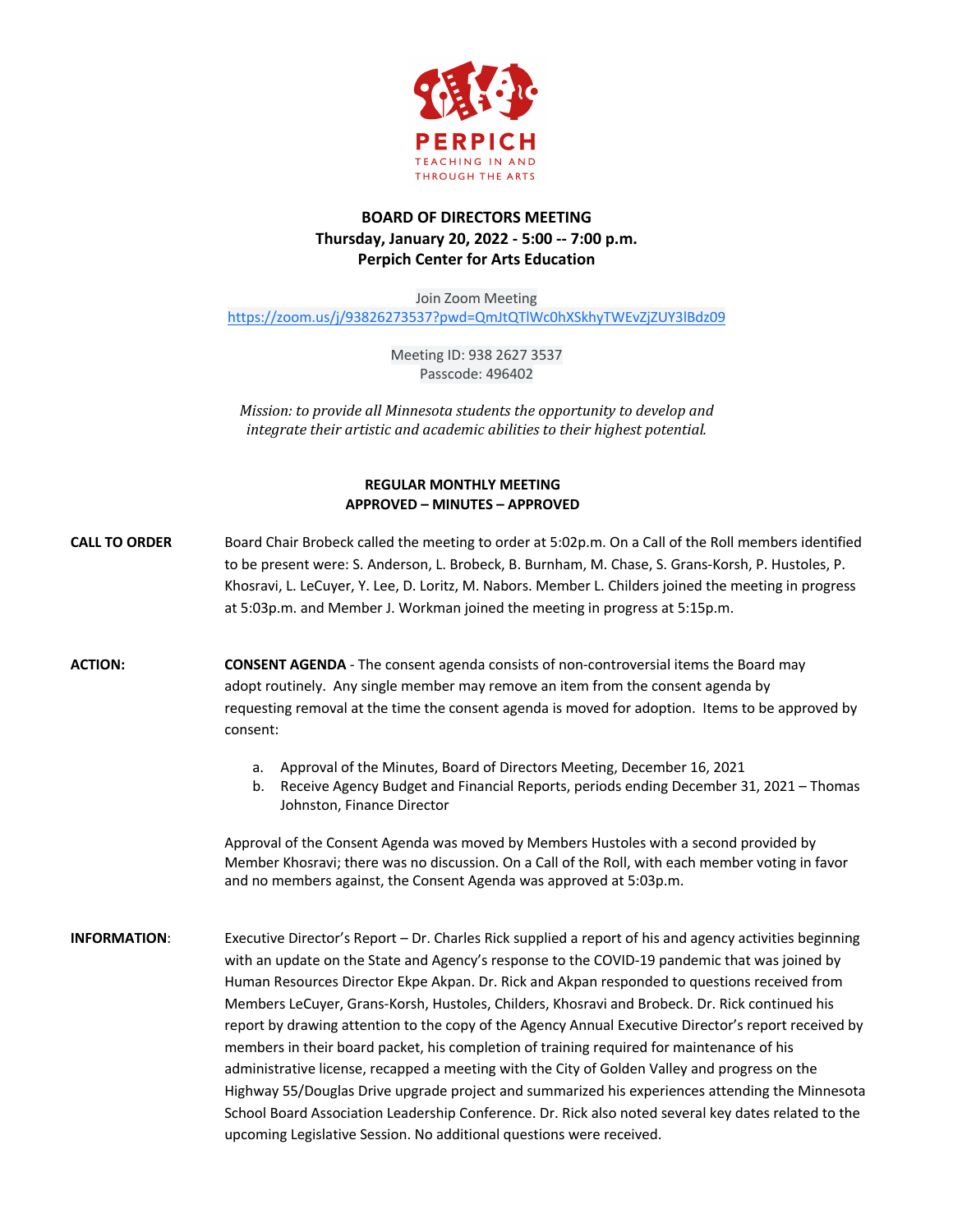### Board of Directors Minutes Approved

#### Thursday, February 24, 2022

Page 2 of 3

- **INFORMATION:** Arts High School Update Perpich Arts High School Principal Conn McCartan reported to the directors on the success of meeting the year's pandemic related challenges for staffing and student attendance and preparedness for pivoting to distance learning if conditions require. McCartan updated members on the closure of first semester and beginning of the second semester, highlighted two students who have received national recognition awards from the College Board, student applications that are being received on pace to exceed application numbers tallied over any of the previous five years and highlighted upcoming events and reviewed current enrollment numbers that were included in the members packets. McCartan responded to questions received from Members Khosravi and Grans-Korsh.
- **INFORMATION**: Business Services Finance Director Thomas Johnston reported that the budget year is proceeding well with some savings resulting in a few agency areas that are likely to realize a modest surplus that can be carried over in the coming fiscal year. Johnston outlined the timeline and initial processes for budgeting of the coming year and change items that may be considered looking ahead to the next legislative session in 2023. He noted that the agency request for bonding funds in the coming session was acknowledged in the Governor's bonding proposal to be offered to the legislature though not for the entire request that was submitted and we will try again for some projects in future years. Johnston reviewed on-going enhanced cleaning and sanitation procedures and two capital projects that are currently in design phase with contracts projected to be awarded in May for the replacement of the dormitory boiler and deteriorated sidewalks from the Dorm parking lot to the main/front entrance and at the southeast entrance of the Arts High School building. Johnston further highlighted current IT with remarks on the new staff person added in September and progress that has been made on maintenance and replacement of assets as necessary and updates to internal processes. Johnston responded to questions from Members Hustoles, Lee, Grans-Korsh and Brobeck.
- **INFORMATION**: Board Survey Results Due to technical issues Human Resources Committee Chair Julie Workman was unable to provide her report for this meeting and the topic will be moved to the February meeting agenda for the regular meeting.
- **INFORMATION:** Nominees for Election of Officers, February 2022 Annual Meeting Committee Members LeCuyer, Nabors and Workman supplied the Directors with the slate of candidates recommended by the committee: Nominees to election at the Annual Meeting in February are Linda Brobeck for Board Chair and Leslie LeCuyer for Board Vice Chair. Member Chase was recognized by the Chair for a question and inquired if nominations from the floor would be received at the Annual Meeting; members were provided assurance that further nominations will be accepted from the floor.
- **INFORMATION**: Executive Committee Report Member Chase speaking for the committee, reviewed the committee's recent discussion of board communications and talking points that have been developed and drafted by the Government Relations committee and will be used to create printed materials that Directors can use to promote the agency in conversations with legislators and supply as a 'leave behind' piece with legislative staffers. Chase responded to inquiries and comments from Members LeCuyer, Khosravi, Lee, Hustoles and Workman.